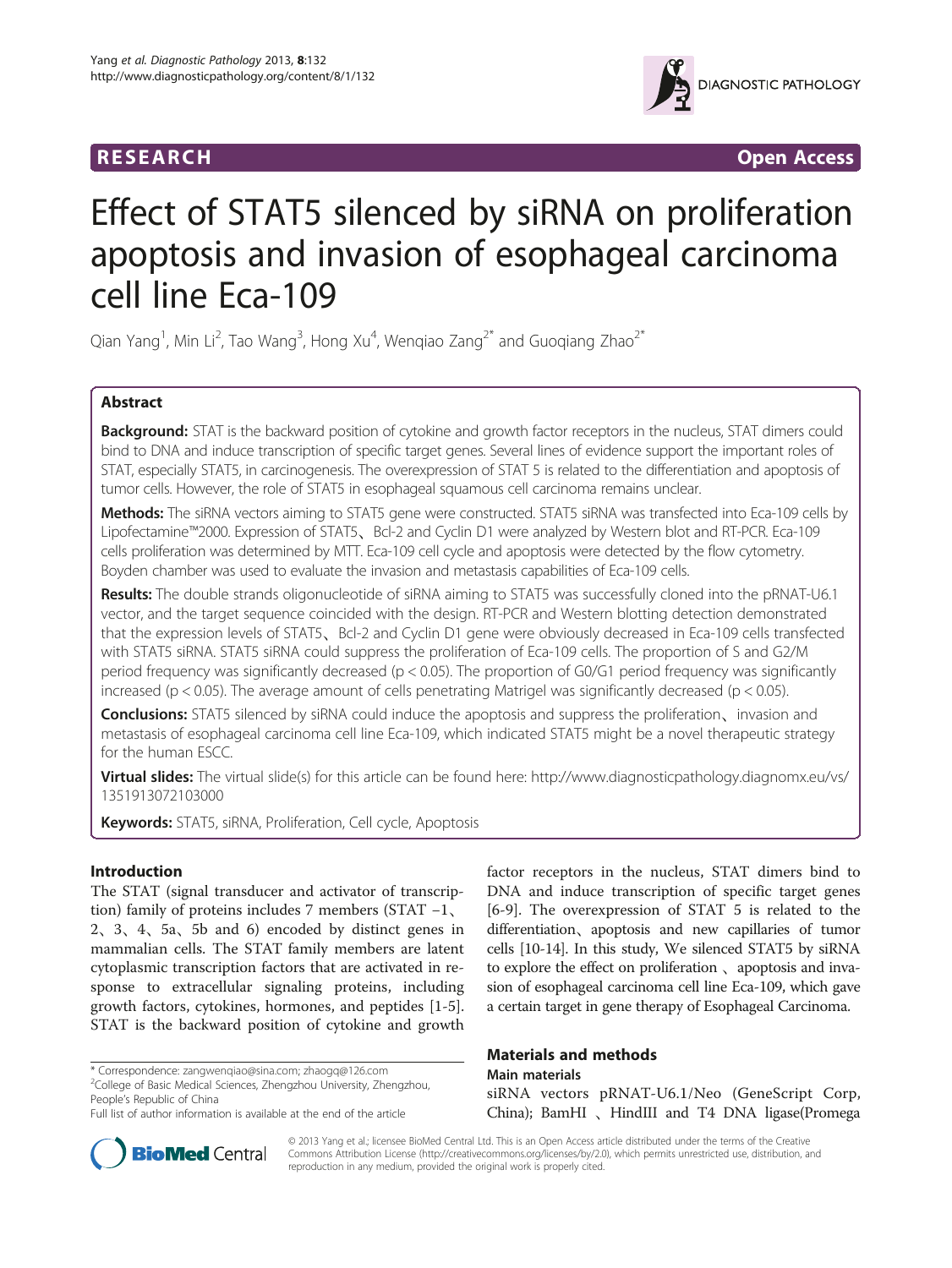<span id="page-1-0"></span>Corp, USA);the first antibody of STAT5, Bcl-2, Cyclin D1,GAPDH(Santa Cruz Corp, USA); RPMI 1640; LipofectAmine™2000, G418(Invitrogen, USA); MTT、 DMSO、Trypsin、PI、RNAase(Sigma Corp, USA); Esophageal carcinoma cell line Eca-109 were obtained from the basic medical college of Zhengzhou University.

#### Design the STAT5 gene target oligonucleotide

Abide by the principle of design siRNA fragment and the target oligonucleotide was designed with the help of the GenScript siRNA Target Finder software of GenScript company, which the following web address provided: <https://www.genscript.com/ssl-bin/app/rnai> The target sequences located in 2851nt-2869nt (GGCAGTGAGTTTC GTGAAG).

#### The construction of siRNA vectors

Two couples of hairpin sample DNA oligonycleotides (2851-1、2851-2 and Con-1、Con-2)were annealed to produce dsDNA(siSTAT5 and siCon). Then the dsDNA was inserted into the BglII and HindIII site of thepRNAT-U6.1/Neo vector.2  $\times$  reaction buffer 5  $\mu$ L, sticking end linear pRNAT-U6.1 /Neo vectors 1 μL, T4 DNA ligase 1 μL, dsDNA(siSTAT5 and siCon)3 μL, All of them were for a whole night at 4°C. The recombinant vectors were transformed into Escherichia coli DH5α. The pRNAT-U6.1/Neo-siSTAT5 and pRNAT-U6.1/Neo-siCon vectors were constructed after the analyzsis of consequense.

#### The transfection of Eca-109 cells with Lipofectamine™2000

Table 1 RT-PCR probes

When the density of plasmids was 2 μg/ml, the pRNAT-U6.1/Neo-siSTAT5 and pRNAT-U6.1/Neo-siCon were transfected into Eca-109 cells, as the experiment group and the siRNA control group. According to the

manufacturer's protocol of Lipofectamine™2000, and the cells were cultured after 6 h. The experiments were performed independently four times.

### RT-PCR

The GAPDH was used as the internal reference, then the primers and probes were designed according to the software of Primer Express 3.0(ABI Corp), which all are synthetized by Shanghai bioengineering company (Table 1). Total RNA was isolated from the cells using Trizol extraction kit according to the manufacturer's protocol. RT-PCR was performed with the apparatus of ABI Step One Plus PCR. The ratio of the copies of the detected genes (STAT5、Bcl-2、Cyclin D1)to the copies of GAPDH was the relative expression quantity. The experiments were performed independently four times.

### Western blot

Cells were lysed for total protein extraction. The protein concentration was determined by the BCA method (KeyGEN, China), and 30 μg of protein lysates were subjected to SDS-PAGE. The electrophoresed proteins were transferred to nitrocellulose membranes (Whatman, USA), which were blocked in 5% non-fat milk and incubated overnight at 4°C with diluted first antibodies. Membranes were then incubated with HRP-conjugated secondary antibody (1:2,500, Santa Cruz, USA). After washing with PBST buffer (PBS containing 0.05% Tween-20), membranes were probed using ultra-enhanced chemiluminescence western blotting detection reagents. GAPDH was used as the internal reference.

### MTT assay

The experimental groups of cells in the logarithmic phase of growth were seeded in 96-well plates at a cell

| <b>Names</b>     | <b>Probes</b>  | Sequence                                   |
|------------------|----------------|--------------------------------------------|
| STAT5            | Forward Primer | 5' GCTGGAAGCCTTGCTGAT 3'                   |
|                  | Reverse Primer | 5' TCCTCAAACGTCTGGTTGATC 3'                |
|                  | Probe          | 5' FAM-TGTCCCAGAAACACCTC-TAMRA 3'          |
| Bcl <sub>2</sub> | Forward Primer | 5' CATGTGTGTGGAGAGCGTCAA 3'                |
|                  | Reverse Primer | 5' GCCGGTTCAGGTACTCAGTCAT 3'               |
|                  | Probe          | 5' FAM-TGGACAACATCGCCCTGT-TAMRA 3'         |
| Cyclin-D1        | Forward Primer | 5' GTGGCCTCTAAGATGAAGGA 3'                 |
|                  | Reverse Primer | 5' GGTGTAGATGCACAGCTTCT 3'                 |
|                  | Probe          | 5' FAM-ACCATCCCCCTGACGGC-TAMRA 3'          |
| <b>GAPDH</b>     | Forward Primer | 5' GGTGGTCTCCTCTGACTTCAACA 3'              |
|                  | Reverse Primer | 5' CCAAATTCGTTGTCATACCAGGAAATG 3'          |
|                  | Probe          | 5'FAM-CGACACCCACTCCTCCACCTTTGACGC-TAMRA 3' |

The primers and probes were designed according to the software of Primer Express 3.0(ABI Corp), which all were synthetized by Shanghai bioengineering company, China.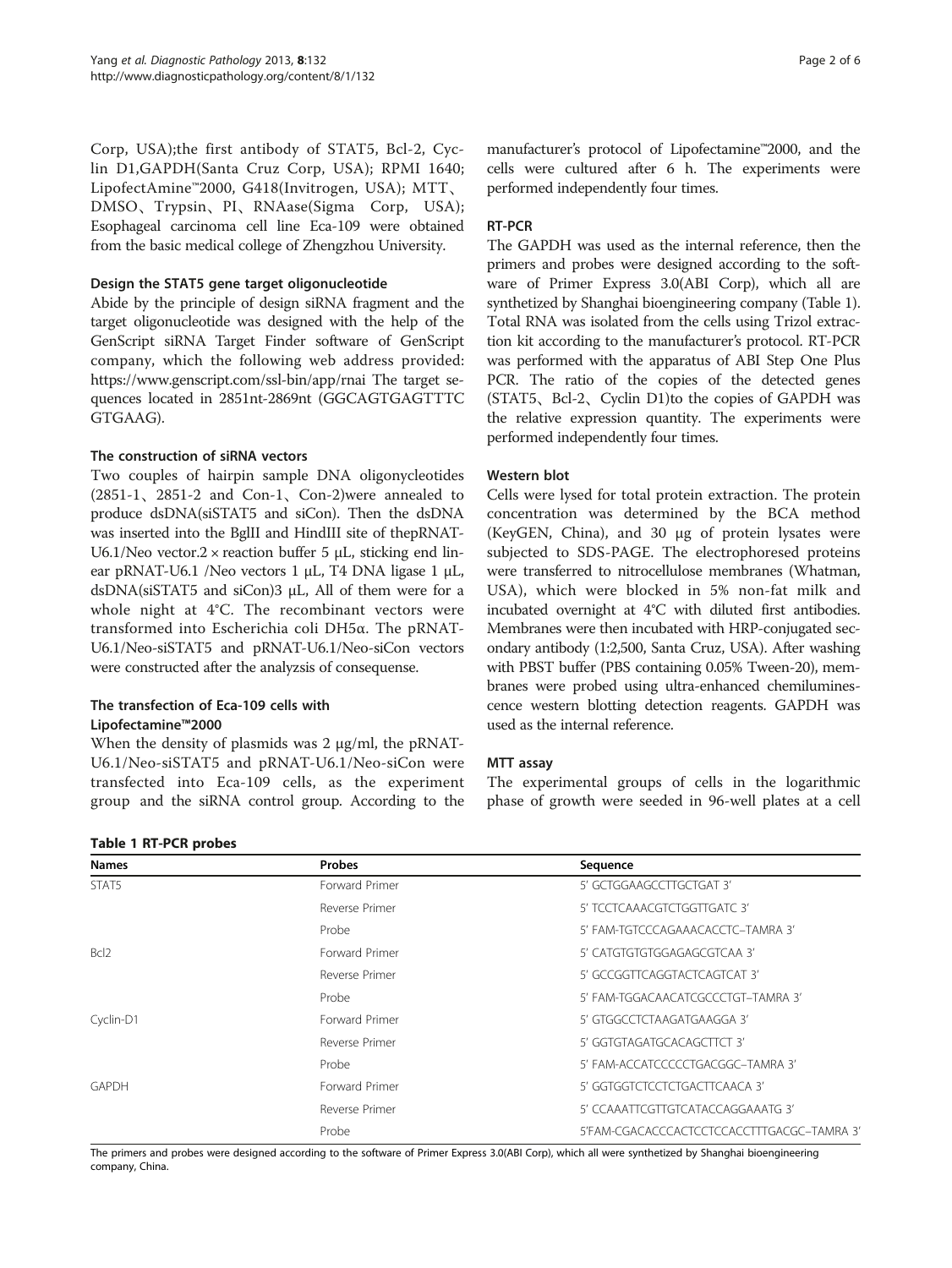density of  $0.4 \times 10^4$ /well. For six consecutive days, 20  $\mu$ l of MTT (5 mg/ml) was added to the corresponding well, cells were incubated at 37°C for an additional 4 h, and the reaction was stopped by lysing the cells with 200 μl of DMSO for 20 min. Optical density was measured at 590 nm The experiments were performed independently four times.

#### The flow cytometry detects the cell cycle

For cell cycle analysis by flow cytometry (FCM), cells in the logarithmic phase of growth were harvested by trypsinization, washed with PBS, fixed with 75% ethanol overnight at 4°C and incubated with RNase at 37°C for 30 min. Nuclei were stained with propidium iodide for 30 min. A total of  $10<sup>4</sup>$  nuclei were examined in a FACSCalibur Flow Cytometer (Becton Dickinson, Franklin Lakes, NJ, USA). The experiments were performed independently four times.

### Cell apoptosis assay

Every group cells were harvested and diluted with PBS twice. Then 5 μL of FITC-labeled enhanced-annexinV and 5 μl 20 μg/ml of propidium iodide were added to 100 μl cell . Upon incubation in the dark for 15 min at room temperature, samples were diluted with 400 μl PBS. Flow cytometry was carried out on a FACS can instrument. The result was analysed by random software. The experiments were performed independently four times.

### Cell invasion assay

The invasion ability of Eca-109 cells was assayed using Transwells (8-μm pore size, Corning Costar Corp). Transwells filters were coated with matrigel  $(3.9 \mu g/\mu l)$ , 60-80 μl) on the upper surface of the polycarbonic membrane (6.5 mm in diameter, 8 μm pore size). Eca-109 cells  $(3 \times 10^5)$  treated with 1640 medium without FBS were plated to the upper chamber. 1640 medium with the supernatant of NIH3T3 cells as chemoattractants were plated in the lower chamber of the 24-well pates. After incubation for 24 h, noninvading cells were removed mechanically from the upper chamber using a cotton swab. Cells that invaded to the lower surface of the transwell membrane were fixed in methanol for 30 min at 37°C and stained with 0.05% crystal violet for 1 h. Cells were quantified by counting the number of stained cells in five individual fields by microscopy. The experiments were performed independently four times.

### Statistical analysis

SPSS17.0 was used for statistical analysis. One-way analysis of variance (ANOVA) and the χ2 test were used to analyze the significance between groups. Multiple comparisons between the parental and control vector groups

### Results

## STAT5 siRNA inhibited significantly the mRNA and protein expression of STAT5、Bcl-2 and Cyclin D1

The result of RT-PCR was in the Table [1](#page-1-0). The STAT5、 Bcl-2 and Cyclin D1 mRNA expression in untransfected Eca-109 cells were coincident with that in the cells transfected with control vector( pRNAT-U6.1/Neo-siCon). The statistical data between them was not significance (p > 0.05). RT-PCR results showed that STAT5、Bcl-2 and Cyclin D1 mRNA expression in STAT5 siRNA group were significantly inhibited compared to siRNA control and blank control group as shown in Table 2. The targeted STAT5 siRNA inhibited significantly the mRNA expression of STAT5 gene. The results of Western-Blot showed the expression of STAT5 protein was significantly decreased in Eca-109 cells in STAT5 siRNA group (Figure [1A](#page-3-0)). The result showed that the Bcl-2 and Cyclin D1 expression in Eca-109 cells transfected with STAT5 siRNA vector were significantly decreased.

# STAT5 siRNA inhibited esophageal carcinoma cells proliferation in vitro

Compared with untransfected cells and cells transfected with control vector, the Eca-109 cell transfected with vector (pRNAT-U6.1/Neo-siSTAT5) were significantly depressed respectively at 24 h、48 h and 72 h. The cells become round at 24h. With the longer time, the smaller shed cells become more and more. The result showed that silencing the STAT5 depresses the proliferation of esophageal carcinoma cell line Eca-109 (Figure [1B](#page-3-0)).

### STAT5 siRNA affect the cell cycle of Eca-109 cells

Compared with untransfected Eca-109 cells and cells transfected with control vector, The proportion of S and G2/M period frequency of Eca-109 cell transfected with vetor (pRNAT-U6.1/Neo-siSTAT5) was significantly decreased( $p < 0.05$ ). The proportion of G0/G1 period

Table 2 STAT5 siRNA inhibited significantly the mRNA expression of STAT5、Bcl-2 and Cyclin D1

| Group                             |                                                              |                                 | n STAT5/GAPDH Bcl-2/GAPDH Cyclin D1/GAPDH |
|-----------------------------------|--------------------------------------------------------------|---------------------------------|-------------------------------------------|
|                                   | STAT5 siRNA $4$ 0.301 + 0.012* 0.266 + 0.012* 0.048 + 0.005* |                                 |                                           |
| $s$ iRNA control $40.836 + 0.038$ |                                                              | $0.645 + 0.023$ $0.261 + 0.013$ |                                           |
| The blank<br>control              | $40.857 + 0.041$                                             | $0.687 + 0.027$ $0.273 + 0.012$ |                                           |

Cells were incubated with different synthetic oligonucleotides as described in the materials and methods section, and STAT5、Bcl-2 and Cyclin D1mRNA were quantified by real time PCR. The targeted STAT5 siRNA inhibited significantly the expression of STAT5、Bcl-2 and Cyclin D1 gene (\*p <0.05).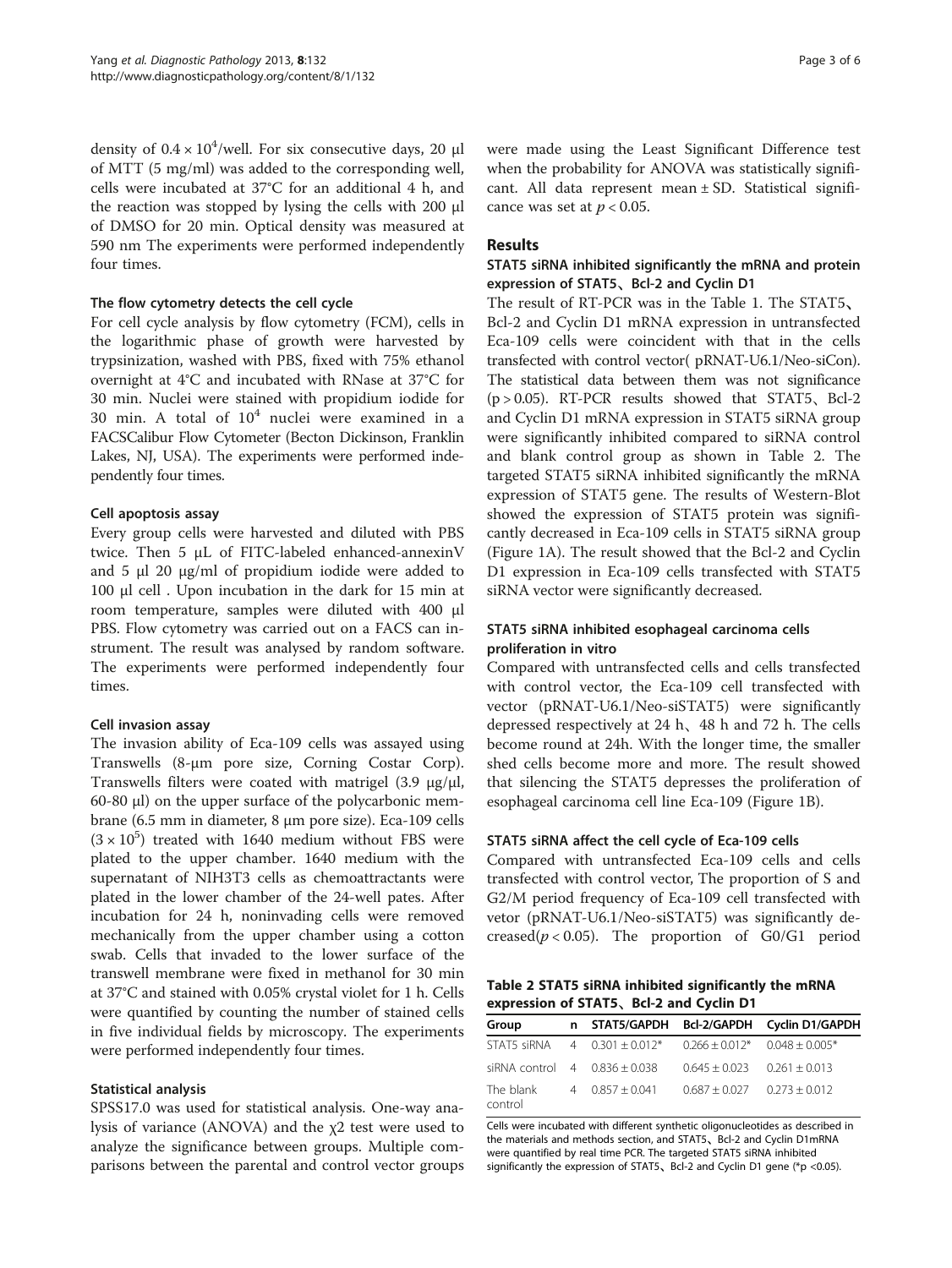

<span id="page-3-0"></span>

frequency was significantly increased ( $p < 0.05$ ) as shown in Table 3.

### STAT5 siRNA induced the apoptosis and suppressed invasion and metastasis of Eca-109

Compared with untransfected Eca-109 cells and cells transfected with conrtrol vector, The average apoptosis rate of Eca-109 cell transfected with vector (pRNAT-U6.1/NeosiSTAT5) was significantly increased ( $p < 0.05$ ), The average amount of cells penetrating matrigel was significantly decreased( $p < 0.05$ ). The result showed that silencing the STAT5 induced the apoptosis and suppressed invasion and metastasis of esophageal carcinoma cell line Eca-109 as shown in Table 4.

#### **Discussion**

The activation of JAK phosphorylates STAT proteins, leading to their dimerization and translocation into the nucleus [[15](#page-4-0)]. In the nucleus, STATs act as transcription factors with pleiotropic downstream effects. STATs are phosphorylated on tyrosine residues via JAK kinases and on serine residues by a variety of serine/threonine kinases [\[16\]](#page-4-0). STATs then

Table 3 STAT5 siRNA affect the cell cycle of Eca-109 cells

| Group             | $G_0 \sim G_1(\%)$ | $S(\% )$        | $G_2 \sim M(\%)$ |
|-------------------|--------------------|-----------------|------------------|
| STAT5 siRNA       | $75.9 + 2.3$       | $20.85 + 0.55*$ | $3.25 + 0.12*$   |
| siRNA control     | $64.23 + 1.92$     | $27.8 + 0.61$   | $7.96 + 0.27$    |
| The blank control | $64.69 + 2.16$     | $26.46 + 0.59$  | $8.85 + 0.31$    |

The cell cycle was detected by flow cytometry. The proportion of S and G2/M period frequency of Eca-109 cell transfected with vetor (pRNAT-U6.1/Neo-siSTAT5) was significantly decreased ( $p$  < 0.05). The proportion of G0/G1 period frequency was significantly increased ( $p < 0.05$ ).

dimerize, translocate to the nucleus and bind DNA, initiating the transcription of target genes. STAT proteins mediate cell growth, differentiation, apoptosis, transformation, and other functions. In cancer cells, STAT5 activation lead to the increased expression of downstream target genes (Bcl-xL, mcL-1, cyclinD1 /D2 and c-myc), which increased cell proliferation, cell survival, angiogenesis, and immune system evasion [[17](#page-4-0)]. STAT5 is very mportant in STATs family, including STAT5a and STAT5b, which plays an important role in many cancers [\[18\]](#page-4-0).

The study designed and constructed the siRNA vector (pRNAT-U6.1/Neo -siSTAT5) aiming to STAT5. Then it was transfected into Eca-109 cells. The result of RT-PCR and Western-blot demonstrated STAT5 was significantly suppressed, not only the mRNA expression, but also the protein expression, The Bcl-2 and Cyclin D1 expression in Eca-109 cells transfected with STAT5 siRNA vector were significantly decreased. The result of MTT demonstrated the cell growth was significantly suppressed. The

| Table 4 STAT5 siRNA induced the apoptosis and |  |  |
|-----------------------------------------------|--|--|
| suppressed invasion and metastasis of Eca-109 |  |  |

| Group                | vector                     | Transfected The cell apoptosis<br>rate $(%)$ | The average amount<br>of cells per field |
|----------------------|----------------------------|----------------------------------------------|------------------------------------------|
| STAT5 siRNA          | pRNAT-U6.1/<br>Neo-siSTAT5 | $13.38 \pm 1.87*$                            | $74.7 + 5.1*$                            |
| siRNA control        | pRNAT-U6.1/<br>Neo-siCon   | $4.76 \pm 0.69$                              | $65.2 + 10.4$                            |
| The blank<br>control |                            | $4.49 + 0.73$                                | $71.9 + 12.4$                            |

The average apoptosis rate of Eca-109 cell transfected with STAT5 siRNA was significantly increased (\* $p$  < 0.05), The average amount of cells penetrating Matrigel was significantly suppressed ( $p < 0.05$ ).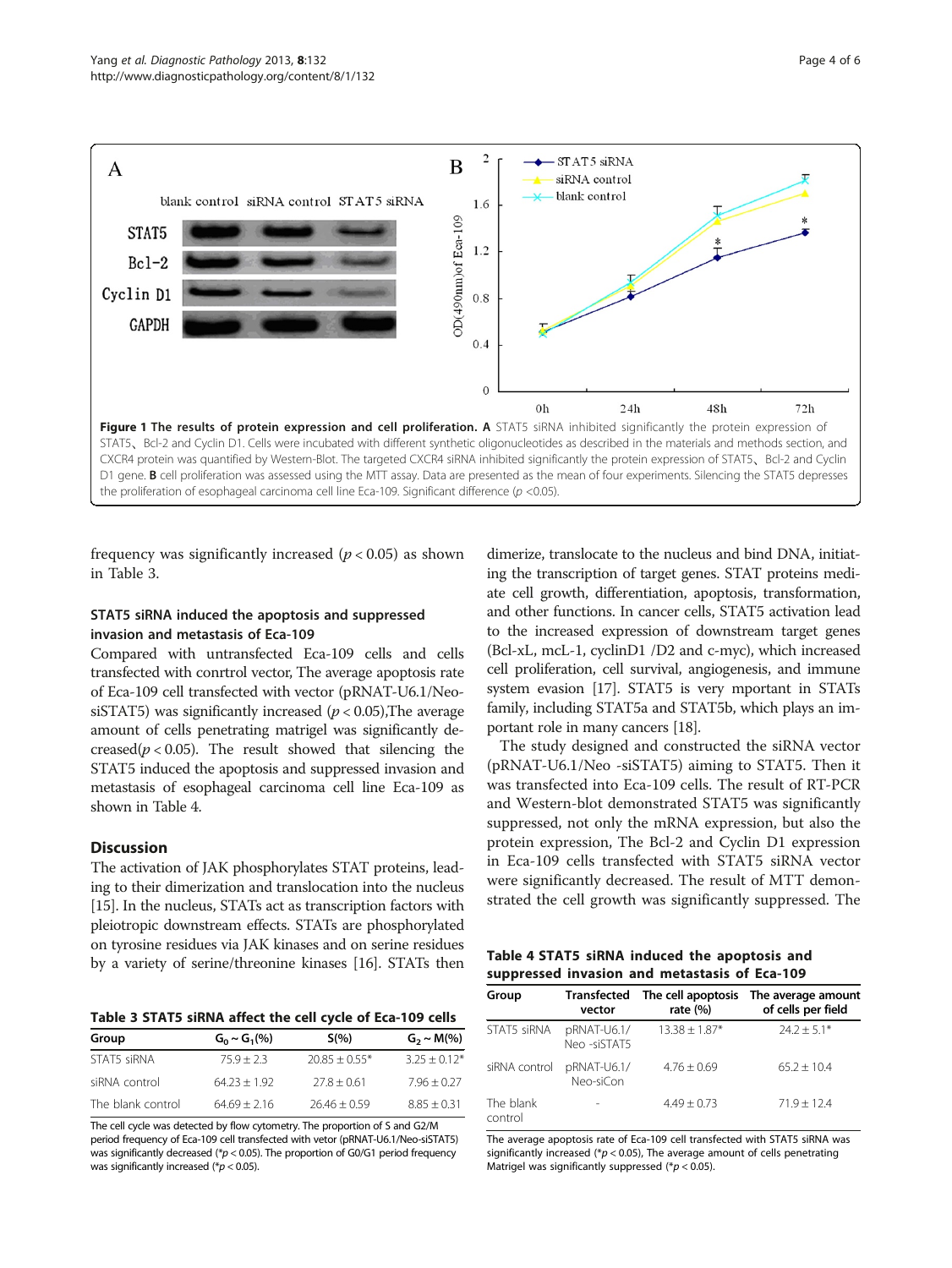<span id="page-4-0"></span>result of flow cytometry demonstrated the proportion of S and G2/M period frequency was significantly decreased ( $p < 0.05$ ). The proportion of G0/G1 period frequency was significantly increased  $(p < 0.05)$ . Zhao Zhengjun e.tal approved silencing the STAT5 of liver carcinoma cell SMMC27721 induced the cell apoptosis, using siRNA [19]. Duan zhao e.tal approved silencing the STAT5 depressed the proliferation of cervical carcinoma cell HeLa and induced the cell apoptosis [20]. The proportion of S and G2/M period frequency was significantly decreased. The proportion of G0/G1 period frequency was significantly increased. All are associated with our study. There are other risk factors associated with esophageal carcinomas. Fascin induces membrane protrusions and cell motility [[21\]](#page-5-0). Fascin overexpression plays a role in tumor growth and progression in ESCC and that cell death caused by its downregulation might be induced by cell adhesion loss [[22\]](#page-5-0). This indicates that targeting fascin pathway could be a novel therapeutic strategy for the human ESCC. ATP-binding cassette subfamily G member 2 (ABCG2) is a protein that in humans is encoded by the ABCG2 gene. ABCG2 participates in efflux of many chemotherapeutic agents [\[23](#page-5-0)]. ABCG2 is often expressed in hematopoietic progenitor or stem cells. Vacuolar-H + −ATPase (V-ATPase) plays a key role in adjusting and maintaining intracellular pH and in regulating the drug tolerance of cells [[24\]](#page-5-0). Both ABCG2 and V-ATPase were over-expressed in esophageal squamous cancer cells. Their expression was associated with pathological grade, TNM stage and tumor metastasis in esophageal squamous cancer cells [\[25](#page-5-0)]. ABCG2 and V-ATPase expression may be strongly associated with drug resistance and tumor metastasis. All the risk factors were very important in the occurrence and development of esophageal carcinomas.

The study first approved silencing the STAT5 of esophageal carcinoma cell line Eca-109 induced the apoptosis and supressed the proliferation,invasion and metastasis, which indicated STAT5 might be a novel therapeutic strategy for the human ESCC.

### Conclusions

STAT5 silenced by siRNA could induce the apoptosis, suppress the proliferation、invasion and metastasis of esophageal carcinoma cell line Eca-109, which indicated STAT5 might be a novel therapeutic strategy for the human ESCC.

#### Competing interests

The authors declare that they have no competing interests.

#### Authors' contribution

QY, ML and HX: conceived of the study, and participated in its design and coordination and helped to draft the manuscript. WQZ and GQZ: carried out part of experiments and wrote the manuscript. LPP and TW performed the statistical analysis. All authors read and approved the final manuscript.

#### Author details

<sup>1</sup>Medical Examination Center, The First Affiliated Hospital of Henan University of TCM, Zhengzhou, People's Republic of China. <sup>2</sup>College of Basic Medical Sciences, Zhengzhou University, Zhengzhou, People's Republic of China. <sup>3</sup> Department of Hemato-tumor, The First Affiliated Hospital of Henan University of TCM, Zhengzhou, People's Republic of China. <sup>4</sup>Henan Tumor Institute, Zhengzhou, People's Republic of China.

#### Received: 6 July 2013 Accepted: 23 July 2013 Published: 5 August 2013

#### References

- 1. Haro A, Yano T, Yoshida T, et al: Results of a surgical resection of pulmonary metastasis from malignant head and neck tumor. Interact Cardiovasc Thorac Surg 2010, 10(5):700–703.
- 2. Takemoto S, Ushijima K, Kawano K, et al: Expression of activated signal transducer and activator of transcription-3 predicts poor prognosis in cervical squamous-cell carcinoma. Br J Cancer 2009, 101(6):967–972.
- 3. Halupa A, Bailey ML, Huang K, Iscove NN, Levy DE, Barber DL: A novel role for STAT1 in regulating murine erythropoiesis: deletion of STAT1 results in overall reduction of erythroid progenitors and alters their distribution. Blood 2005, 105:552–561.
- 4. Isaksen DE, Baumann H, Trobridge PA, Farr AG, Levin SD, Ziegler SF: Requirement for stat5 in thymic stromal lymphopoietin-mediated signal transduction. Immunol 1999, 163:5971–5977.
- 5. Buettner R, Mora LB, Jove R: Activated STAT signaling in human tumors provides novel molecular targets for therapeutic intervention. Clin Cancer Res 2002, 8:945–954.
- 6. Sillaber C, Gesbert F, Frank DA, Sattler M, Griffin JD: STAT5 activation contributes to growth and viability in Bcr/Abl-transformed cells. Blood 2000, 95:2118–2125.
- 7. Walker SR, Nelson EA, Frank DA: STAT5 represses BCL6 expression by binding to a regulatory region frequently mutated in lymphomas. Oncogene 2007, 26:224–233.
- 8. Farrar MA: Design and use of constitutively active STAT5 constructs. Methods Enzymol 2010, 485:583–596.
- 9. Yao Z, Cui Y, Watford WT, Bream JH, Yamaoka K, Hissong BD, Li D, Durum SK, Jiang Q, Bhandoola A, et al: Stat5a/b are essential for normal lymphoid development and differentiation. Proc Natl Acad Sci U S A 2006, 103:1000–1005.
- 10. Hoelbl A, Kovacic B, Kerenyi MA, Simma O, Warsch W, Cui Y, Beug H, Hennighausen L, Moriggl R, Sexl V: Clarifying the role of Stat5 in lymphoid development and Abelson-induced transformation. Blood 2006, 107:4898–4906.
- 11. Levy DE, Darnell JE Jr: Stats: transcriptional control and biological impact. Nat Rev Mol Cell Biol 2002, 3:651-662.
- 12. Calo V, Migliavacca M, Bazan V, et al: STAT proteins: from normal control of cellular events to tumorigenesis. J Cell Physiol 2003, 197:157–168.
- 13. O'Shea JJ, Pesu M, Borie DC, Changelian PS: A new modality for immunosuppression: targeting the JAK/STAT pathway. Nat Rev Drug Discov 2004, 3:555–564.
- 14. Santos SC, Lacronique V, Bouchaert I, et al: Constitutively active STAT5 variants induce growth and survival of hematopoietic cells through a PI 3-kinase/Akt dependent pathway. Oncogene 2001, 20:2080–2090.
- 15. Vidal OM, Stec W, Bausek N, et al: Negative regulation of Drosophila JAK-STAT signalling by endocytic trafficking. Cell Sci 2010, 9(14):723–729.
- 16. Lai SY, Johnson FM: Defining the role of the JAK-STAT pathway in head and neck and thoracic malignancies: implications for future therapeutic approaches. Drug Resist Updat 2010, 13(3):67–78.
- 17. Walker SR, Nelson EA, Zou L, et al: Reciprocal effects of STAT5 and STAT3 in breast cancer. Mol Cancer Res 2009, 7(6):966–976.
- 18. Sobti RC, Singh N, Hussain S, et al: Deregulation of STAT-5 isoforms in the development of HPV-mediated cervical carcinogenesis. Recept Signal Transduct Res 2010, 30(3):178–188.
- 19. Zhenjun Z, Lijie Z, Gang L, et al: siRNA targeting STAT5 induces apoptosis in human hepatocellular carcinoma cell line SMMC-7721. Transactions of the Third Military Medical University 2009, 31(12):1147–1150.
- 20. Zhao D, Zhu G, Xue X, et al: Influence of STAT5 siRNA on HeLa cell proliferation and apoptosis and its molecular mechanism. Chinese. Clin Oncol 2009, 14(10):879–883.